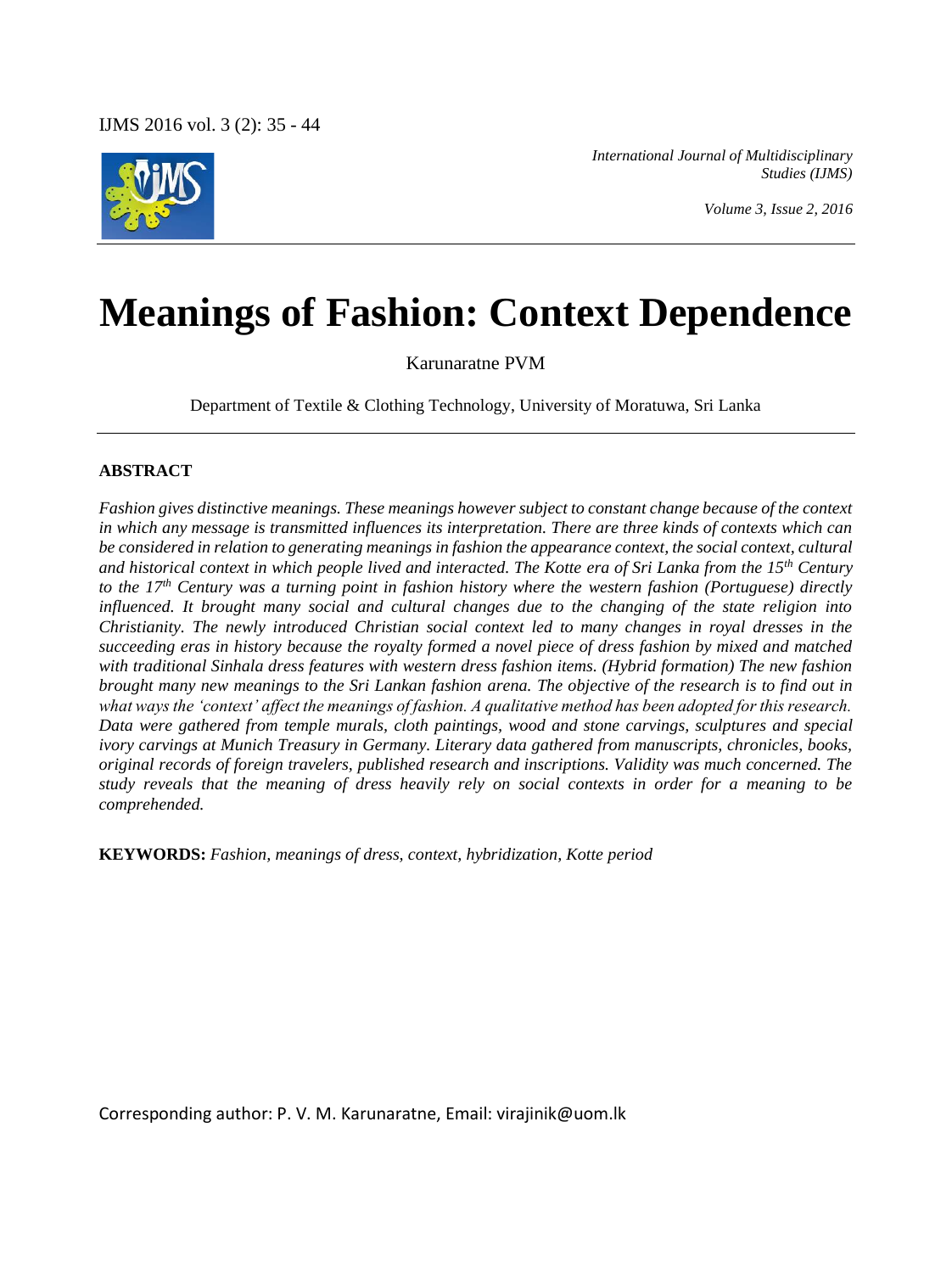# **1. INTRODUCTION**

In every society there are clothes that communicate something about the wearer, and this presupposes some shared concept of what particular clothes are to signify. These conceptions however subject to constant change because of the context in which any message is transmitted influences its interpretation. The significance of the paper is identified as in comparison to the world movement of dress fashions the Kotte period marked the culmination of an emerging novel fashion movement towards influential "context" which operated in succeeding eras in Sri Lanka accompanying with unique features rooted in Sri Lankan fashion context. The historical narration of Sri Lankan dress fashions of the royalties show that "context" of the particular society played a pivotal role in formed the meaning of dress, however consequently with the advent of the Portuguese in Ceylon 1505 AD show that the modernity in terms of instrumental in changing ideology of the royalty after the converted Christianity. The social significance of clothing is more complex depends on the dynamics of context. Social circumstances provide more complete framework of daily life in which clothing is worn, within the visual context of personal appearance. A context may consist of a setting or relationship which helps to understand others. Furthermore context includes the attributes of a wearer and perceiver of clothing. There are three kinds of contexts which can be considered in relation to generating meanings in fashion the appearance context, the social context, cultural and historical context in which people lived and interacted. The objective of the research is to find out in what ways the 'context' affect the meanings of fashion.

According to the social hierarchy in any society the royalty considered as fashion creators. The Kotte era of Sri Lanka from the 15<sup>th</sup> Century to the 17<sup>th</sup> Century was a turning point in Sri Lankan fashion history where the western fashion (Portuguese) directly influenced. It brought many social and cultural changes due to the changing of the state religion into Christianity. The newly introduced Christian social context led to many changes in royal dresses in the succeeding eras in history because the royalty formed a novel piece of dress fashion by mixed and matched with traditional Sinhala dress features with western dress fashion items. The hybrid formation of new fashion ultimately brought many new meanings to the Sri Lankan fashion arena.

# **2. MATERIALS & METHODS**

A qualitative method has been adopted for this research. The research start with a sequence of in-depth observational study carried out with temple murals, cloth painting at the museum of Colombo, wood and stone carvings and sculptures at Gampola Aludeniya temple, and special ivory carvings at Munich Treasury in Germany along with the continuous literature review. The process of the research is inductive; the researcher builds abstractions, concepts and theories from details. For literature review used documented manuscripts, chronicles, books, original records of foreign travelers, published research inscriptions pertaining to the era. Descriptive 'validity' is that concerned with the initial stage of research, usually involving data Validity of the data were confirmed with cross checking literary sources along with random interviews were conducted with most of the high priests of the temples, (Ven. Gangoda thero at Gadaladeniya, Ven Polwatte Sumanaseela thero at Ambulugala, Mawanella, Ven. Seelawimalthero at Malagammana, Kandy and many other priests of Kandy, Mawanella, Kegalle, Dambadeniya, Jaffna, Gampola, Gampaha, Ampara) head masters of the school in the villages, (Mr. Punchibanda of Handessa, Kandy , a retired school principal who has a relationship to Gampola royal clan) special persons engaged in special activities such as dancers (Mr. Peter Soorasena, a veteran Kandyan dancer and a teacher from Kandy) craftsmen (Mr. Wimalasurendra a veteran jewelry maker of Elugoda, Gampola whose ancestors provided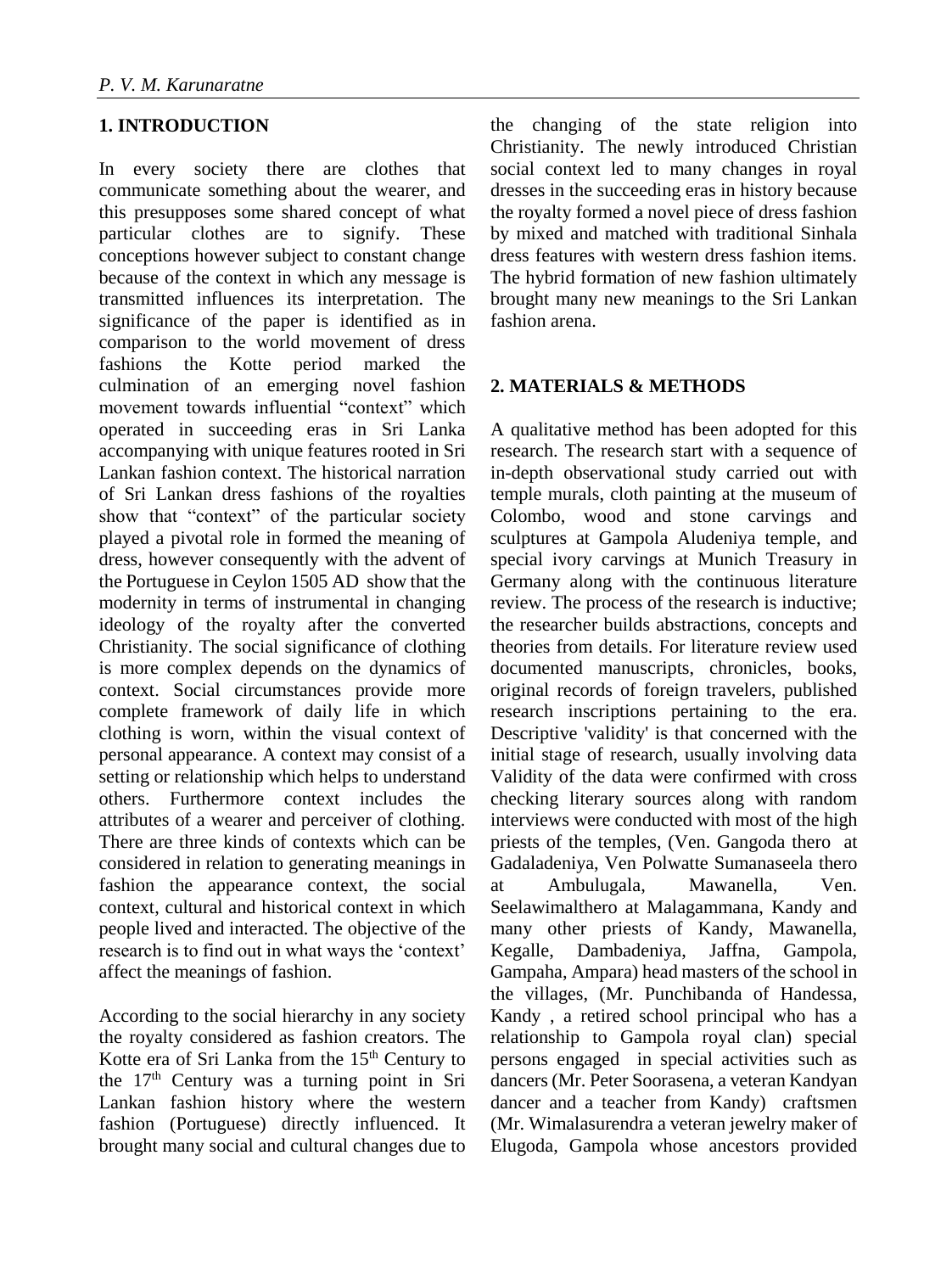jewelry to the Kandyan court during King Narendrasinghe) and people who were aware of the sites or history about the findings were also interviewed. Descriptive 'validity' is that concerned with the initial stage of research, usually involving data gathering. The central issue is factual accuracy in the informational statements that describe what was observed and experienced. Selected dresses such as long coat *cabaya*, collared short coat *hettaya*, long cloth *thuppotti* and trouser *pantaloon* were observed and analyzed. Data analysis was conducted as an activity simultaneously with data collection, data interpretation and writing narrative sub topics. There are several simultaneous activities involved in the research process. The analysis is based on reduction (de - contextualizing) and interpretation (re - contextualizing). The systematic pictorial analysis reveals many new meanings created, which influenced transmission of its "context".

# **3. RESULTS & DISCUSSION**

## **3.1. The context influence interpretation of meaning "cabaya"**

The long coat or *cabaya* was an outer garment that was worn by the Portuguese royalty in many royal occasions. Pierismentions (1992) stated that the *cabaya*, is a word originally Asiatic, received by the Portuguese from the Arabs and brought with them to India and it was applied to the long muslin tunic worn by the better classes of India. Furthermore Perera (1922) stated that Gray in his notes on Pyrard thinks that the word was introduced before the time of the Portuguese and remarks that *cabaya* in Ceylon means a coat or jacket. The word has been used by Castanheda (1551), Correa (1552) and Fitche (1585). Fitche described *"cabie"* made like a shirt tied with strings on one side. According to Linschoten (1598) it is a cotton linen gown called cabaia. Dalgado (1988) also stated that, *cabaia* (long tunic with wide sleeves used in the East) in Tamil it is known as *kabay*, a kind of tunic, in Marathi - *kabayorkabai*. In Sinhala it is called *kabaya*, a coat. In the Indo - Portuguese dialects of Ceylon *cabaya, cabai, cuobai* are used in the sense of a coat. *Gaba* adopted in Hindustani vesture, introduced into India by the Portuguese. Castanheda said it was a fitting garment. The moors commonly use *cabaya* and it has long sleeves is provided with a cincture and is open in front with one flap over another in the manner of the dress of the venetians.

Besides Gaspar Correa said that, *cabaya* is a garment such as the *pelote* is analogues. (*Pelote* is a Portuguese name of a robe with broad flaps, used in former times). They brought to the Kings a costly *cabaya*, which he with his own hands put on the governor and this was the highest honor which he could bestow on him according to the usages. The Kabala is a kind of white design gown made of *cambrio* and furnished with lace. The complete outfit of a *malay* woman is called *sarong kabaia*. The existence of the *cabaiain* the Eastern parlance prior to the Portuguese arrival it's being previously unknown to the Portuguese. *Kabaya* is still a common word in Ceylon for a coat or jacket worn by European natives. Sometimes it was mentioned as long tunic. After the Portuguese encounter in Sri Lanka the dress item became more popular among the fashion line of the royal clan during the middle period of the sixteenth century after conversion of the Sinhala Kings to Christianity.

#### **3.2. "***Cabaya***" in Sri Lankan context**



**Figure 1.** Prince Dhramapala's coronation coat. Casket inv. No 1241, rear view bottom right (Schroeder 1990)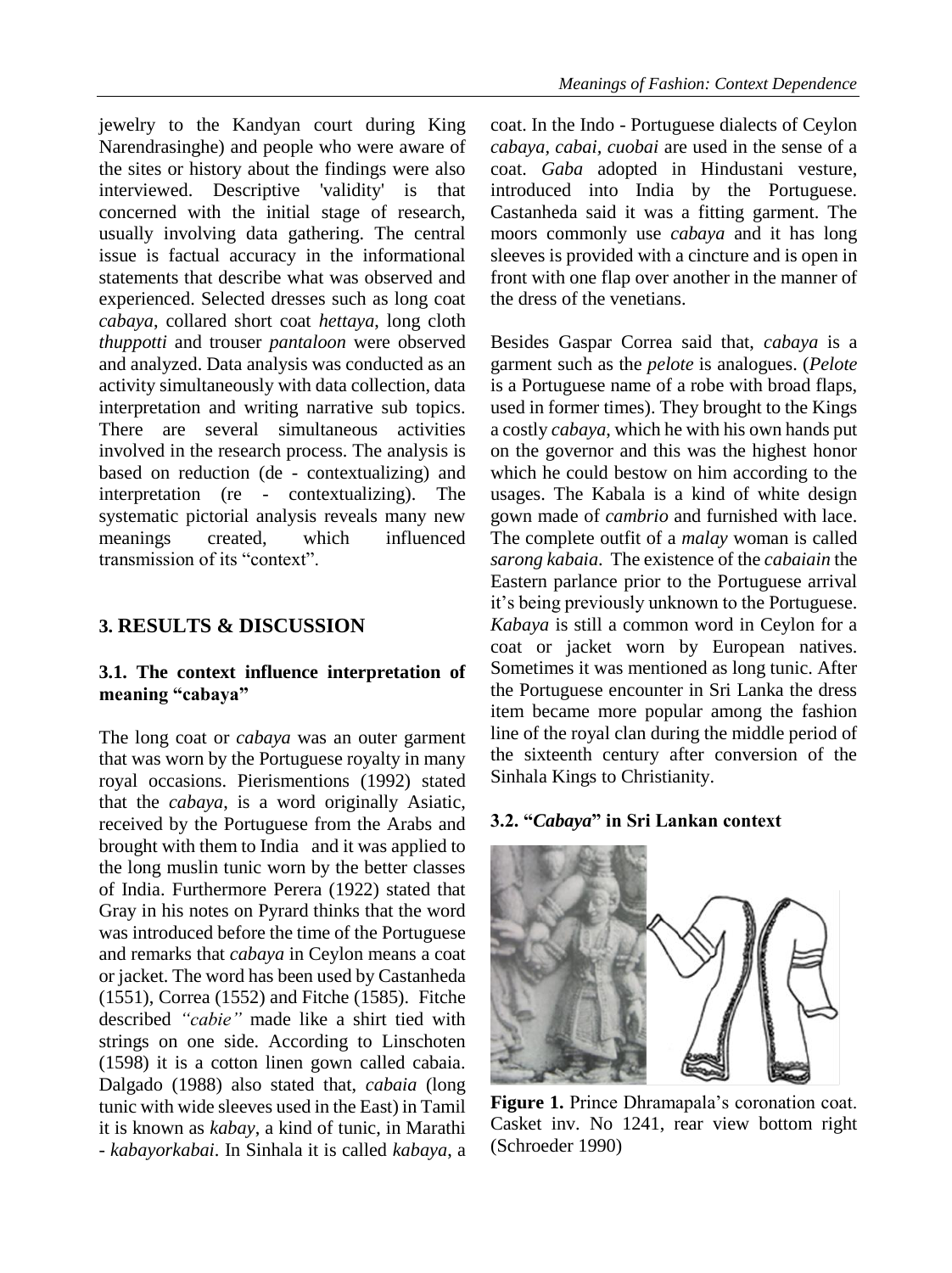Prince Dharmapala (1551-1597AD) embraced Christianity and appeared in the social and cultural context which led to many changes in royal dress in the succeeding eras in history. Prince Dharmapala (1551-1597AD) succeed his grandfather King Buwanekabahu (1521-1551 AD) and was given an education by the Franciscan superior, Joao de Vila Conde. The Prince was baptized as Don John Dharmapala. (1551-1597AD).

The young Prince gratefully refers to Friar Joao as 'my father and master' (Queyroz, 1930). He remained devoted to the Franciscans throughout his life. He also gifted to the Franciscans the lands and revenues of Buddhist temples, an impolitic step (Peter, 1983). Furthermore he built schools for Franciscans and encouraged the spread of Christianity. Besides the land he gifted for priests, it was also used for the upkeep of the orphans of the kingdom. It was the policy of the Portuguese authority to take over orphaned non-Christian children of the country and bring them up as Christians. The Franciscans' purpose was to train the students in a Christian way of life (Peter, 1983).

These remarkable facts show how much the young Prince Dharmapala (1551-1597AD) was immersed in Christianity. Figure 1 shows Prince Dharmapala (1551-1597AD) wearing a long coat over a long piece of cloth after he was crowned as being similar to that of the Portuguese king. He adopted a long coat and lived as a true Portuguese King. The coat in that sense not only signified royalty; it signified more, his changing of attitudes and loyalty to the Portuguese.

He is swearing an oath of loyalty to the Portuguese crowned he was clad in an over-coat to resemble and obey the Portuguese crowned. The edge of the coat is decorated with some beads. It was said that there was an exchange of *cabaya* and a type of a head-dress of Portuguese dignitaries with the Sinhalese delegation. Before the coronation took place, "the Sinhalese delegation had to compliment the king's gesture exchanging their usual costumes for crimson *cabaya* and white *toucas*.

The word *touca* (Pieris, 1992) refer to the turban. Ferguson (1907) also mentions about the king's dress during the sixteenth century. He says that the "King was clad in a silken *bajo. Bajo* is a fashion of a closed jacket and girt with a cloth likewise of silken which reached to his knees".

# **3.3. Different types of Portuguese jackets "Camisa"**

The long sleeved short jacket (*hettaya*) or long sleeved short jacket (*camisa*) was worn by the elites of the Portuguese. The Portuguese elites can be identified as viceroys, generals, and ambassadors who served the country after they occupied Ceylon in 1505AD.

They were present in, Ceylon from time to time due to their political agendas. The most influential elite characters who were directly linked with the internal politics of the country were Lorenzo De Almeida, Payo de Souza, Viceroy Alffonco de Noronha, General Lopes De Sousa (1594 AD) and General Viceroy Jeronimo de Azavedo (1594- 1612AD ). General Lopes wore a long sleeved jacket called *camisa*. Dalgado describes (Dalgado, 1988) that *camisa*, Arabic origin called *gamis, gamis* is known as tunic.

Although the name of this garment may have come to us through the Arabs, the Arab word is derived from the Sanskrit kschuma (*kschaumi*) called fabric of linen, the garment has received the name from the material from which it is made.

There were two types of *camisa* worn by the Portuguese. They wore *camisa de dia* for the day and *camisa de noite* for the night (Dalgado, 1988). In this image the neckline was also covered with a collar having a zig -zag triangle shaped deign.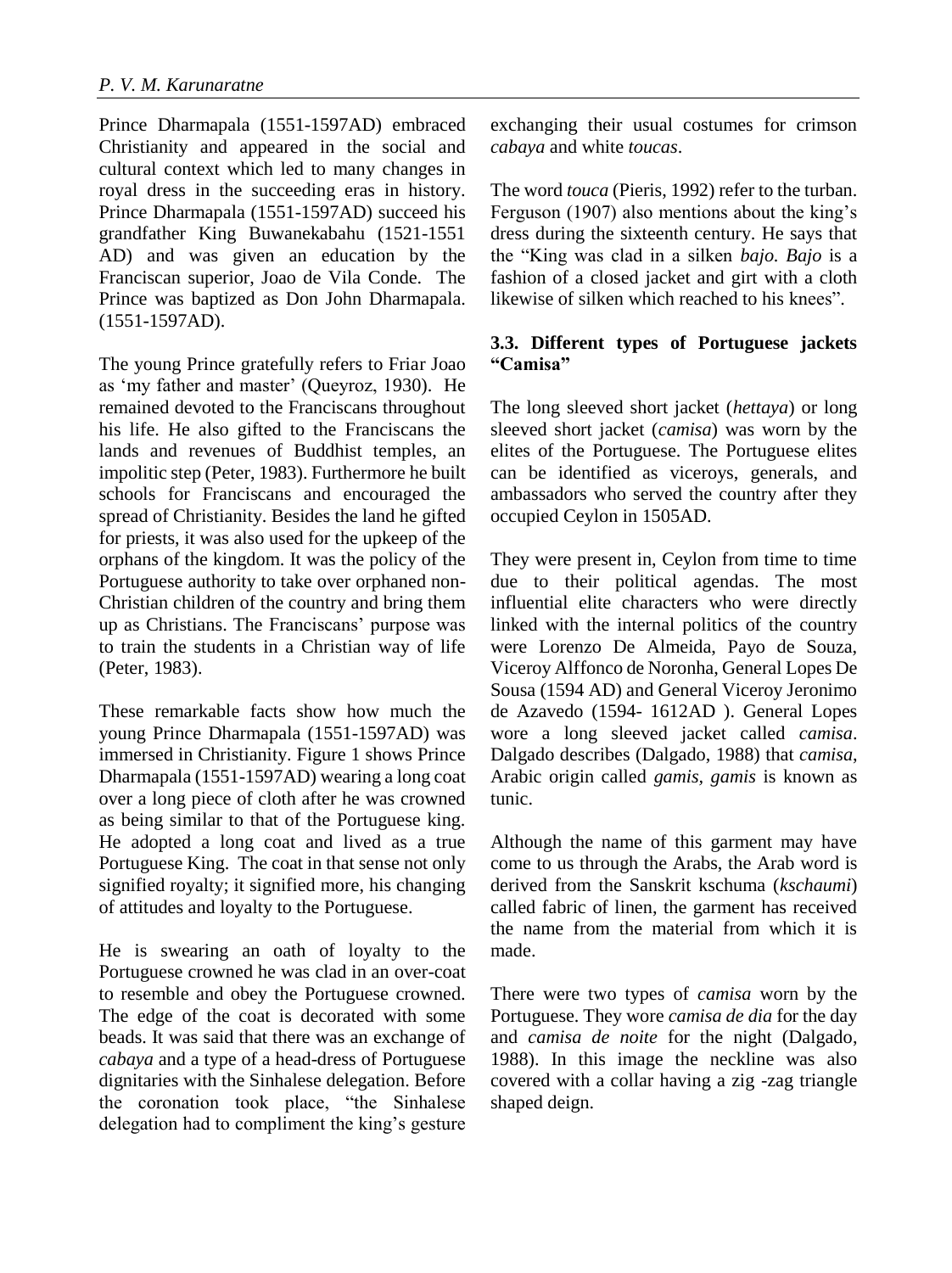

**Figure 2.** General Lopes'scamisa (Silva & Beumer 1988)



**Figure 3.** King Wimaladhramasooriya's upper body jacket

#### **3.4. Changing context to create new meaning: "***hettaya***" and new collar "***mantaya***"**

King Wimaladharmasooriya 1 (1592-1604 AD) in his long association with the Portuguese had made him converted to Christianity and was baptized as Dom Joao d' Austria. He was educated by the Franciscans in their college in Colombo after he had fled to the Portuguese (Peter, 1983). As he had become a Christian he fought with the Portuguese in the defense of Colombo against Rajasingha 1 (1581-1593 AD) of Sitawaka and later eliminated Dona Catherina his only possible rival to the throne, by taking her to wife (Weerasooriya, 1971). He became the King of Kandy and then turned against the Portuguese and championed Buddhism. He reverted to Buddhism and came to be known as Konappu Bandara (Paranavithana, 1997). His next attempt which was the restoration of Buddhism was a master stroke; the Saivities installed by Rajasingha 1 (1581-1593 AD) were removed from Buddhist temples. He restored Sripada (Adam's Peak) to the Buddhist monks and the Tooth Relic was brought back to Kandy and he built a magnificent Palace as it receptacle (Weerasooriya, 1971). He not only restored Buddhist places he also dispatched Buddhist missions to Lower Burma. The ceremony of Higher Ordination was held in Ceylon at Kandy in 1597 AD after the lapse of many years. Though the King restored Buddhism his inner feelings and attitudes were seemingly not purely Buddhist. It is said that lodging places in the King's palace were 'arranged not in the Sinhalese but in the Portuguese fashion (Paranavithana, 1997). Also the same journal mentions that the table and on which all in the guests' great hall also was arranged in the Christian manner (Paranavithana, 1997). These evidences show how subtly senses of western feelings were immersed in his inner soul. Furthermore it is proved that King Wimaladharmasooriya (1592-1604 AD) was strongly influenced by the social context in which he lived. All these facts show that King Wimaladharmasooriya's long sleeved jacket signified his western attitudes, his changed mind as well as his political aspirations.

The king Vimala Dharmasooriya I (1592-1604 AD) is shown in full royal dress. The royal dress seemed to be changing from its conventional dress meanings into more novel meanings. His complete dress is described by Coomarasvamy (1956) as follows, Sinhalese King wears a jeweled crown surmounted by a *trisula*, and having a Buddha figure in the front; a jacket and '*mante*' and a patterned *tuppotiya*, probably of muslin with gold or silver thread. He carries a sword hanging by a bandolier over the right shoulder. A lotus flower is in the left hand. The jewelry worn includes earrings, two necklaces with jeweled pendants, armlets and anklets. Even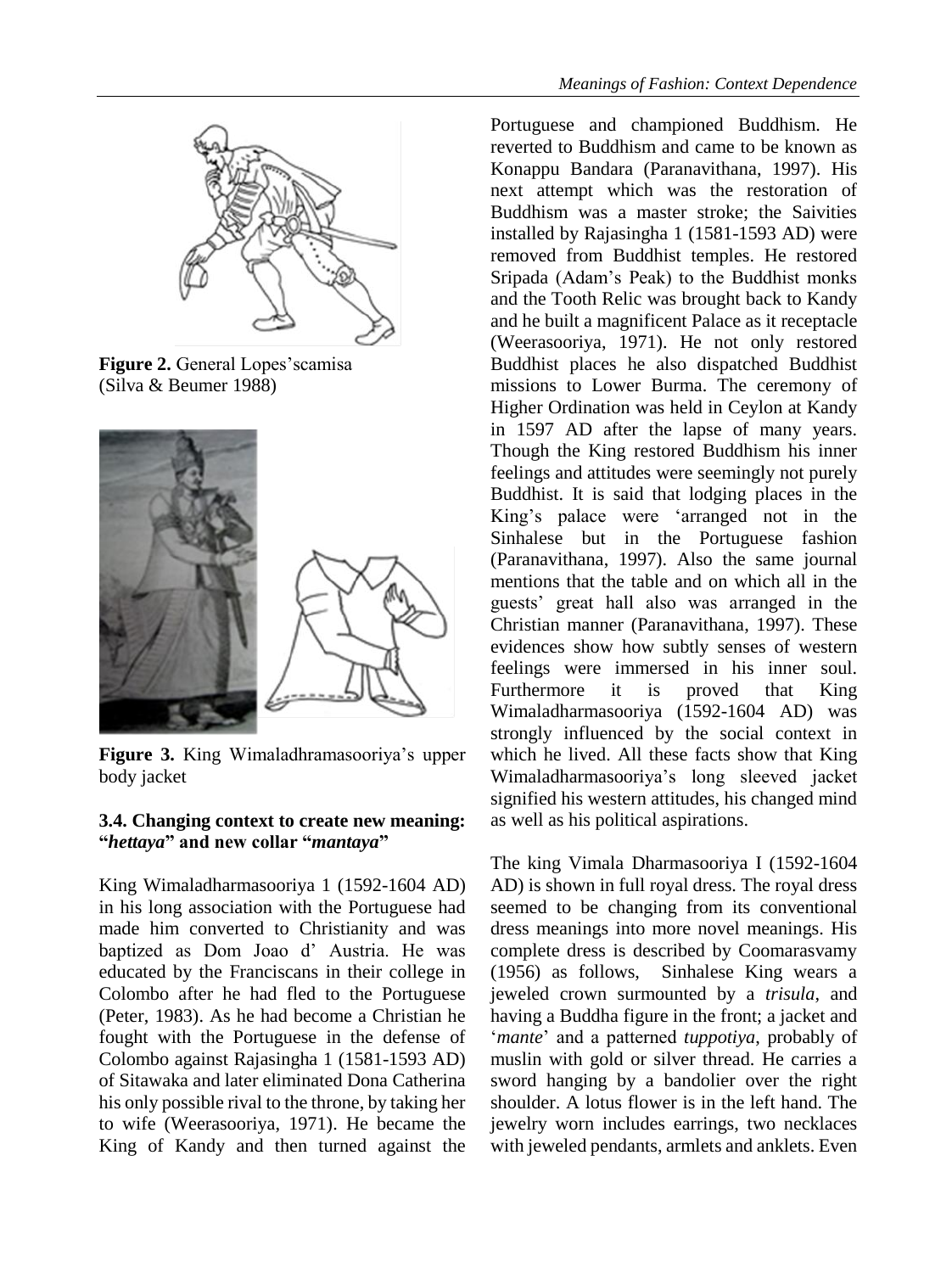though Prince Dharmapala (1551-1597AD) first adopted the Portuguese style *cabaya* or long coat and introduced them to the Kings if also it could be suggested that King Wimaladharmasooriya (1592-1604 AD) I introduced the short jacket as upper body dress for royalty. The jacket is known as *Juan hettaya* or *kameesa hettaya*. Codrington identified (1910) *mante* or collar as *tippet* was made of light weight material such as lace or stiffed material like calico was made of light weight material such as lace or stiffed material like calico. In western fashion context it could have been worn to protect the heat in neck area because of the cold climatic condition. However in Sri Lankan fashion context the item has been gradually developed and utilized in many different ways. The purpose of attaching such a piece of item gave numerous meanings to it. Coomaraswamy explained that both men and women wore *mante* to protect their jackets. During the ancient time anointing oil has been practiced as etiquette for dressing by the royalty to the commoners of the society.

## **3.5. Exchange of cultural meanings of dress: Portuguese to Sinhala**

Furthermore it is also revealed that the production and exchange of meanings of dress of the Sinhalese Kings are quite clearly similar to the meanings of the original Portuguese long sleeved jacket and given numerous interpretations by different Kings as cultural producers. It is understood by the examples below that the original Portuguese jacket ends up with a set of meanings different from those it began with. Prince Dharmapala (1551-1597 AD) wears a long sleeved long *cabaya* with a front opening, King Wimaladhramasooriya 1 (1591- 1604AD) wears a *kameesahettaya* or known as *juanhettaya* with a tippet (1949) (a kind of collar) and with a front opening, King Rajasinghe 11 (1635-1687AD) wears a long sleeved jacket with a sash crossed over the shoulder with buttoned front opening, Keerthi Sri Rajasingha (1747-1782 AD) wears a long sleeved jacket known as *mojahettaya* with a broad tippet, and King Sri Wrickrama Rajasingha (1798-1815

AD) wears a long sleeved jacket known as *yatahettaya* or *relikamise* with three layered frill *mante* layered trimmings attached to a broad tippet. It is understood that the production and exchange of cultural meanings of dress ends up with a set of meanings different from those it began with since it has given numerous interpretations by different hierarchical personages in the top of the social strata as cultural producers.



**Figure 4.** King Mayadunne & King Raigam Bandara's short jackets. Casket inv. no 1241, left gable



**Figure 5.** Rajasinha11 *Shirt* & *waistcoat long breaches* (Knox, 1966)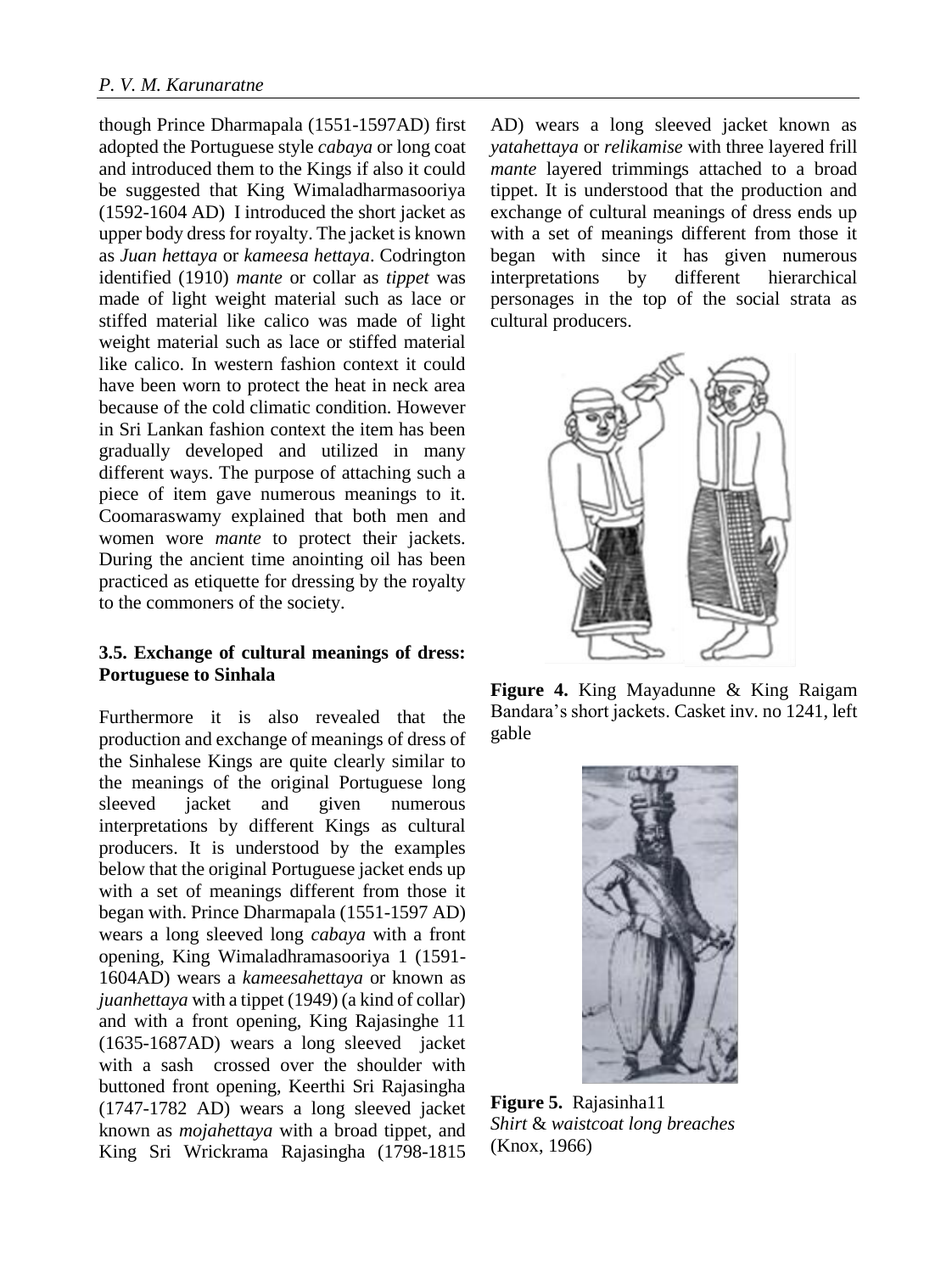

**Figure 6.** Kirthi Sri Rajsinha *Mojahette* & *pantaloons* (Dambulla temple)



**Figure 7.** Sri Wickrama Rajasinha *Yatahette* & *loose white pantaloons* (Davy, 1821)

## **3.6. The long lower cloth "***tuppetti***"**

The long cloth was the lower body dress worn by the royalty. The dress was composed with one piece of cloth draped around the body by making many folds and draperies. It was a one piece of unsown dress without having any single stitch or a pin to tuck it. Normally the long cloth was worn with bare upper body with much jewelry. During the Kotte period the cloth for the lower body known as *tuppetti* (Pieris, 1949). There had also been a costume tax known as *tuppetti* at that time. By using a word *tuppetti* it would be quite widely used among the people of the society. By naming a special tax or duty for consumable items suggests that *tuppetti* had been used as fabrics or cloth during that period. According to *Vijayanthathanthraya* (Jayasuriya, 2001) (technical manual) the ceremonial robe is said to be of three kinds in different lengths in cubits as 13, 9, or 7. The entire cloth should be draped around the King from left to right. He also used a silk shawl while he is presents at the *dharmashala* or the religious place. Poetical work *Parakumba Siritha* (Paranavithana, 1997) (verse 60) indicates that the King Parakramabahu VI (1411-1466 AD) was dressed in silk cloth. Sometimes, it mentioned the quality of the silk cloth that the King wore. He got a gift of fine silk from foreign King (Paranavithana, 1997) (Verse 151). Barbosa refers to silk cloths of *pegu* called *patola* (Pieris, 1992) Sometimes the King used gold and silver as an added value to enhance the timeless quality of dresses and give a cozy look to dresses. The description of Queyroz noted that the King long girt with cloth of silver, the King's Lion Throne of six stages was covered with cloth and gold. The King wore a white *cabaya* (Pieris, 1992). The King wore long trousers as a lower body dress. These trousers were called *calcao* or *breeches* (Silva, 1990).

# **3.7. Development of meaning of dress**

Kings of the Kotte period communicated vital meanings through their dresses. A variety of new dress forms, dress details, vastly differentiated evolved shapes of dresses and amalgamated parts wore communicated by a mixture of South Indian regional and far beyond western avant garde sense of expression. The very subtle manipulations of some western dress features that were aesthetically blended with Sri Lankan sartorial sense are highly remarkable. Direct representations of different dresses and details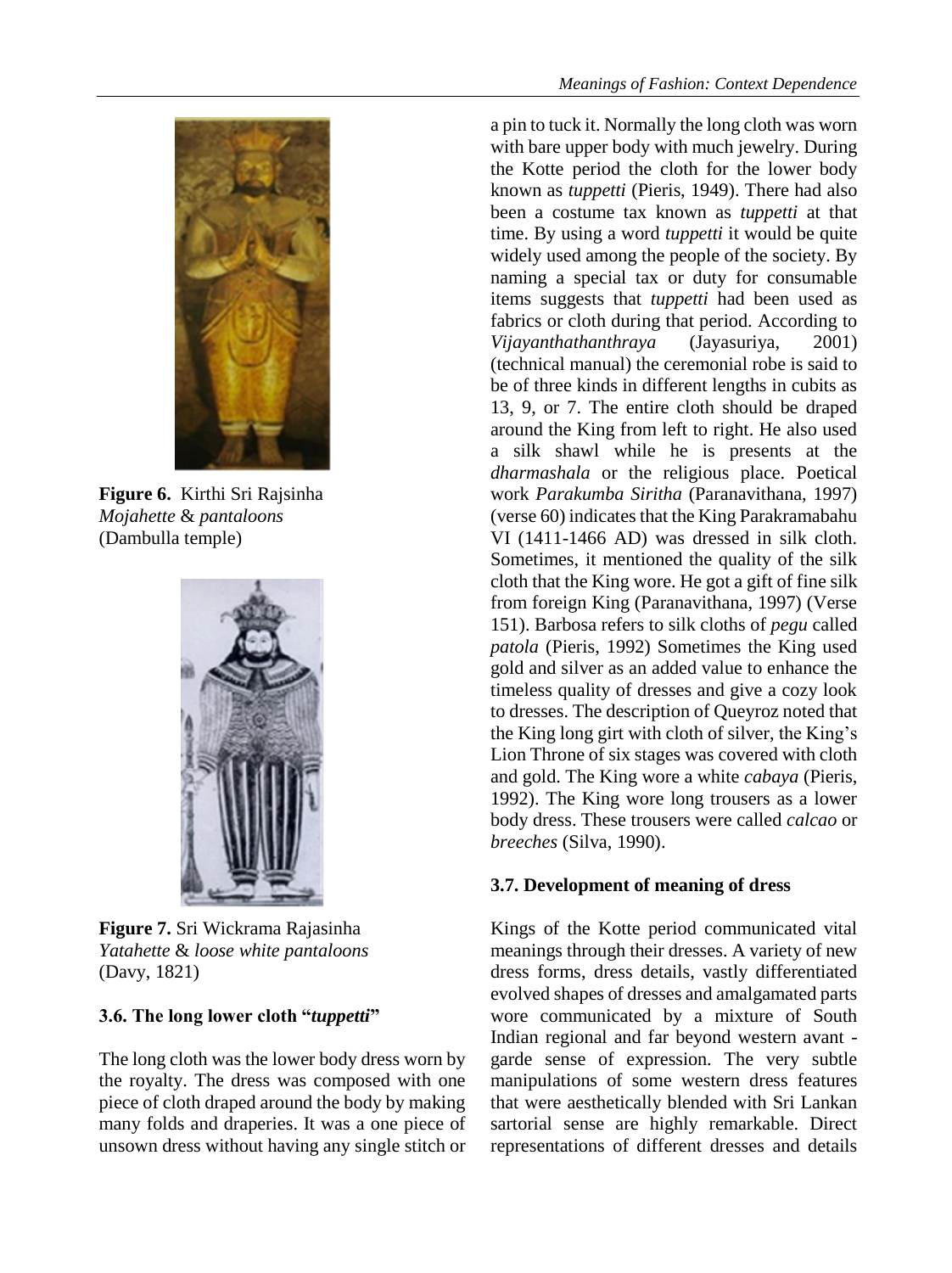are not much, instead the King adapted to the Portuguese long coat or *cabaya*. King Wimaladharmasooriya (1591-1604 AD) and Prince Dharmapala (1551-1597 AD) adapted the Portuguese style jacket called *cabaya* with the so - called Sinhala long piece of cloth. Wearing a long *cabaya* or the jacket in the context of Portuguese adherence is a sign of both their societies, but also visible to their participation in a cultural tradition.

Prince Dharmapala (1551-1597 AD) wore a long *cabaya* or Wimaladharmasooriya's (1591-1604 AD) jacket and his four coned flat crown were carefully manipulated dress signs which would reveal their loyalty to the Portuguese rulers as well as showing their changing attitude. However when people feel it is necessary or wish to show loyalty to a particular group, or when it is necessary for political bonds and divisions to be clearly visible, the meanings of dress played a vital role. During the sixteenth century, the jacket worn by the elites became the sign of commitment to their loyalty to Portuguese rule. They used jacket and other Portuguese styles fashions as a visual symbol of their loyalty. However, King Buwanekabahu VII (1521-1555) never changed his religion; or his attitudes, he wished to see his grandson, Prince Dhrarmapala (1551-1597 AD) become the king of Kotte while following a Portuguese lifestyle communicated vitality in his thoughts by keeping and maintaining Sinhala dress etiquettes. The King always exhibited the right behavior according to the traditional royal dress. At the same time these kings would prefer to experience novel feelings by changing some dress parts in line with Portuguese manipulation.

# **4. CONCLUSIONS**

The study reveals how the meanings of dresses developed in one social context and possibly moved across contextual boundaries and created new context for a new mode of perception. When Prince Dharmapala (1551-1597 AD) adopted the western long coat as his upper body dress with a long piece of cloth, new meanings were attached by the social context. He adopted the same styled long coat which was worn by the Portuguese King. In the social context of the long coat emerging signified royalty with a combination of long trousers. But in Sri Lankan social context the signification of 'royal' first emerged with a long piece of cloth and then it moved from that social context to another (Kandy period) and flourished as a new style for the Kings. The new dress style of the King's attire existed until the end of the last kingdom of Sri Lanka; the Kandy period (last king of Kandy also wore a long sleeved jacket and a trouser). It is also identified that the elite or the high rankers of the administrative society during the early twentieth century in the south of Sri Lanka wore long coats with a long cloth up to the ankle and wore long trousers beneath the cloth. What is noticeable here is that instead of Prince Dharmapala's (1551-1597 AD) long coat and long lower piece of cloth a new dress form a trouser worn beneath the cloth emerged. This new fashion brought interesting dress composition and elaborated the perception of the perceivers of that society. The mode of the new dress composition signified 'smart gentleman'. It is seems that with the passage of time the elite male has ignored the lower cloth and practiced wearing a long coat and trousers. In this way it seems that people in the society could continuously convey dress signifiers according to their wish. However it is apparent that the culture of the society had ignored some dress forms and re-formed and adopted another dress for elite males in the middle phase of the twentieth century in Sri Lanka.

When the writer studied and analyzed the society and culture during the sixteenth and seventeenth centuries it is proven that some meanings of the dress are derived from cultural experience and some are negotiated during social transactions and also some are conjured independently in the minds of the participants of their culture. This also can be seen when analyzing the series of images of the Kings and the dancers (stereotypes). The King's trousers signified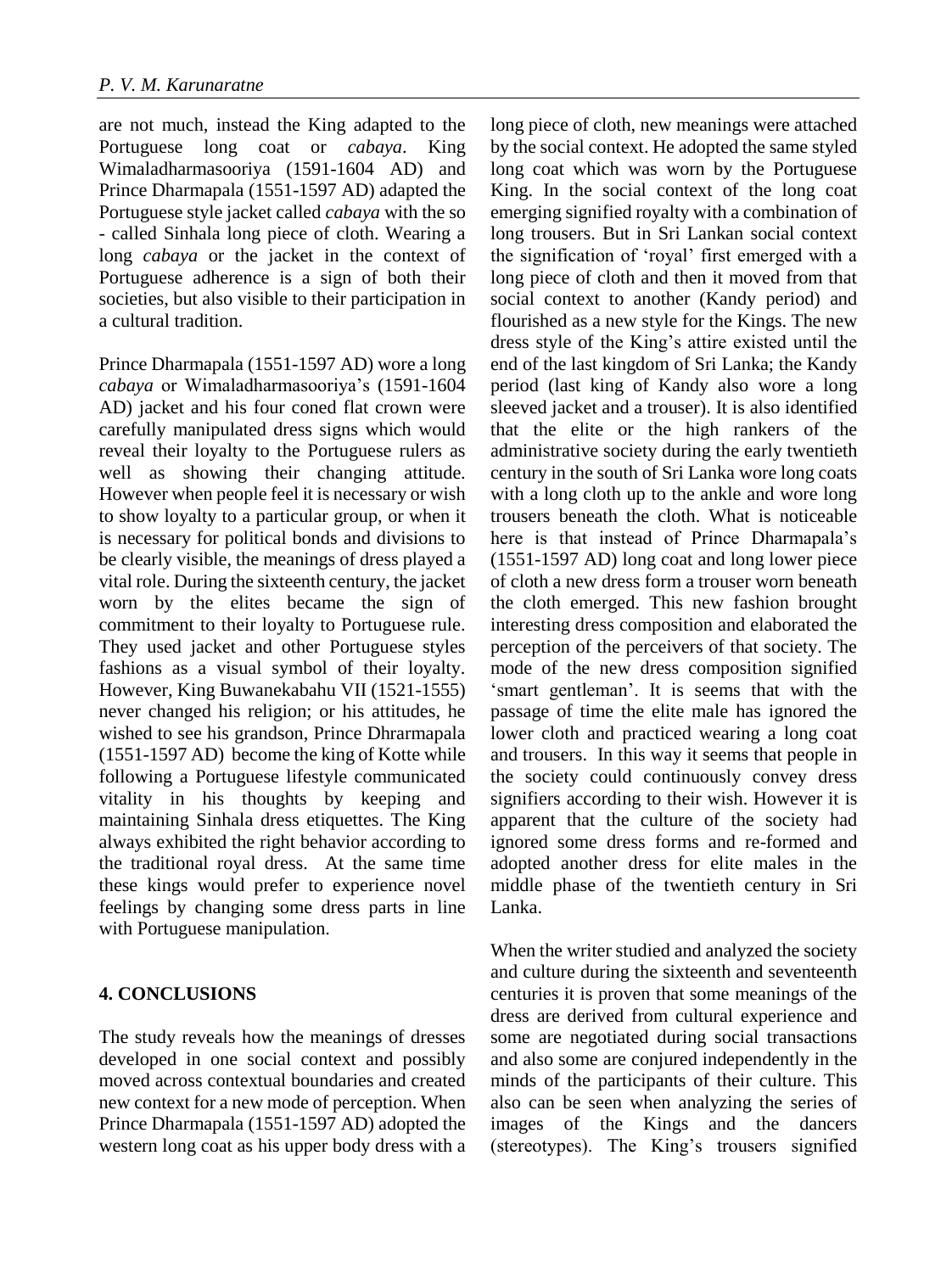royalty during the Kotte period, however when considering the same trousers today it won't signify royalty; it signifies formality or smartness, because the trousers are a sign deriving today in a different culture.

Through the study it has been identified that the meanings of dresses are the result of a constantly shifting negotiation among the members of the society. When Prince Dharmapala adopted western dress, it was continued by the succeeding Kings Wimaladhramasooriya 1 (1591-1604 AD), Rajasingha 11, Keerthi Sri Rajasingha and Sri Wrickrama Rajasingha. If their dress was not accepted by the people of the society, these dresses would not have existed in the society. Their upper body long sleeved jacket, roppillios (a vest worn by the Sinhalese) trousers (pantaloons), wambays (doublet) from the Portuguese fashion are followed by the elite of the court of Wimaladhramasooriya 1 (1591- 1604 AD) (Paranavithana 1997).

In addition it is also revealed that meanings of dresses are semantically unstable, because the meaning is directly related to the context, when clothes are considered as texts, it was typical in hierarchical societies for clothes to function as 'closed' texts with a relatively stable and fixed meaning. This is also proved by the dress of Prince Dharmapala (1551-1597 AD) (*Cabaya* with long cloth), King Wimaladhramasooriya 1 (1591-1604 AD) (*juanhettaya* with long cloth) and King Rajasingha 11 (long sleeved jacket with pantaloons). These dresses were embedded in the Portuguese influenced social, cultural and historical context of the sixteenth and seventeenth centuries.

These three royal personages were brought up in the Portuguese social context from their childhood. The Kings Keerthi Sri Rajasingha and Sri Wrickrama Rajasingha's dresses were also embedded in Dutch and British influenced social contexts. Within that western influenced social context all the dresses of the above said Kings prevailed at a certain time period, remaining as fixed dresses of the royalty. The King's dress

signified many meanings, royalty, and sovereignty, and enormous power, ruler of a particular area or country. These examples also show that dress signs rely heavily on social contexts in order for a meaning to be comprehended.

## **5. RECOMMENDATION**

The study has demonstrated that dress rarely conveys single meanings; more often their messages may be described as consisting of layers of meaning, with some layers being more applicable than others in a specific context. It also signified some fashion or style, comfort and luxuriousness. Because clothes are social objects, they have the potential to convey meaning and from a variety of social and cultural contexts.

These concepts are derived from the scientific basis would be recommended for application of different avenues of the field of fashion. Therefore the applicability of fashion meanings of Kotte period to the present as well as to the future is possible. The knowledge gained from the study can be applied to the fields of fashion, identified as fashion advertising, fashion photography and fashion journalism. Contemporary society is valued on a pecuniary culture. In this culture dress and fashion becomes highest demanding consumer consumption product.

## **REFERENCES**

CODRINGTON HW. Notes on Some of the Principal Kandyan Chiefs and Headmen and their Dresses, H.C Cottle, Government Printer, Ceylon. 1910.

COOMARASWAMY A. Medieval Sinhalese Art. 2nd ed., Pantheon Books, New York. 1956.

CRESWELL JW. Research Design: Sage Publication, USA. 1994.